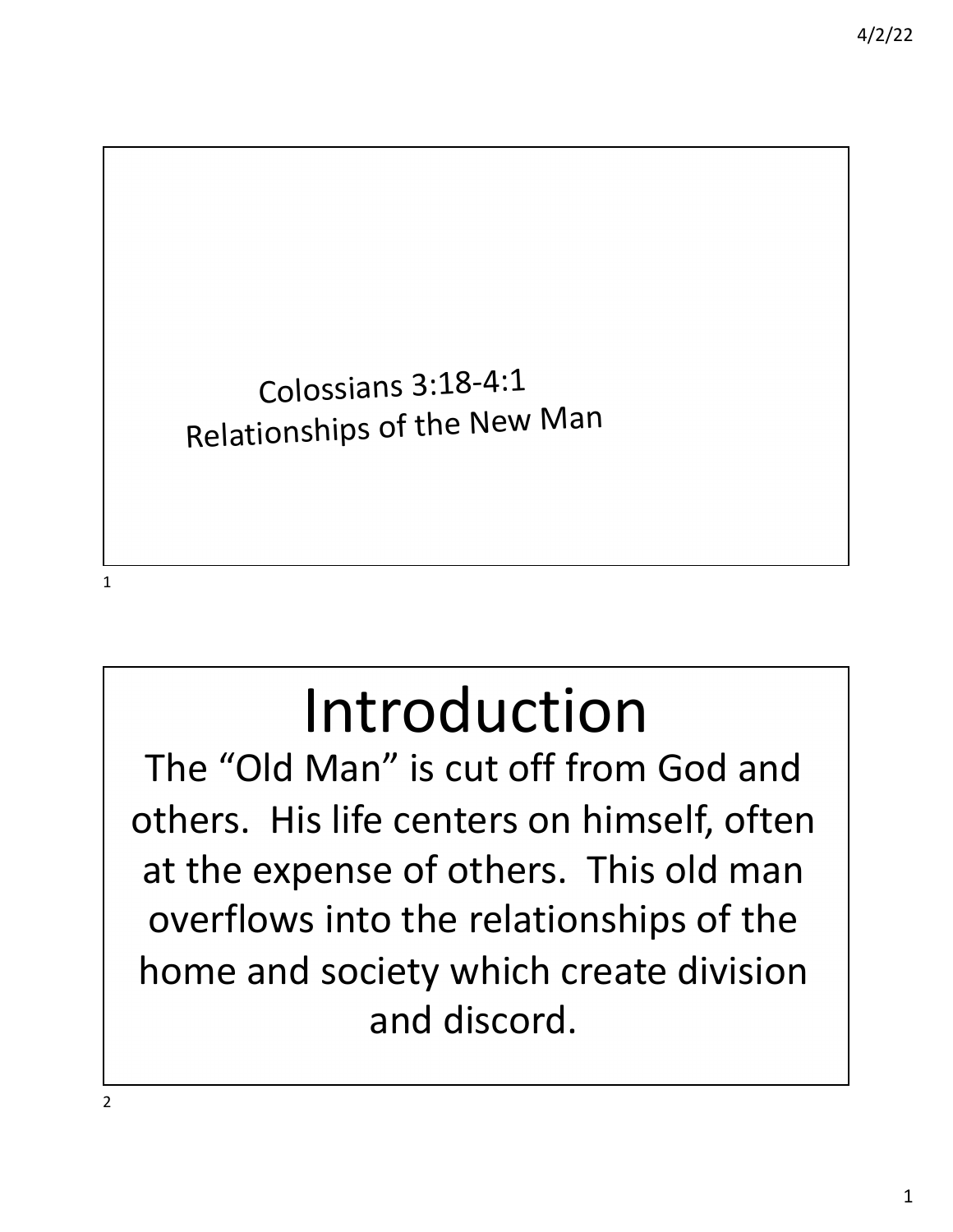

# Colossians 3:18-4:1

Wives, submit to your own husbands, as is fitting in the Lord. **<sup>19</sup>** Husbands, love your wives and do not be bitter toward them. **<sup>20</sup>** Children, obey your parents in all things, for this is well pleasing to the Lord. **<sup>21</sup>** Fathers, do not provoke your children, lest they become discouraged. **<sup>22</sup>** Bondservants, obey in all things your masters according to the flesh, not with eyeservice, as men-pleasers, but in sincerity of heart, fearing God. **<sup>23</sup>** And whatever you do, do it heartily, as to the Lord and not to men, **<sup>24</sup>** knowing that from the Lord you will receive the reward of the inheritance; for you serve the Lord Christ. **<sup>25</sup>** But he who does wrong will be repaid for what he has done, and there is no partiality. 4 Masters, give your bondservants what is just and fair, knowing that you also have a Master in heaven.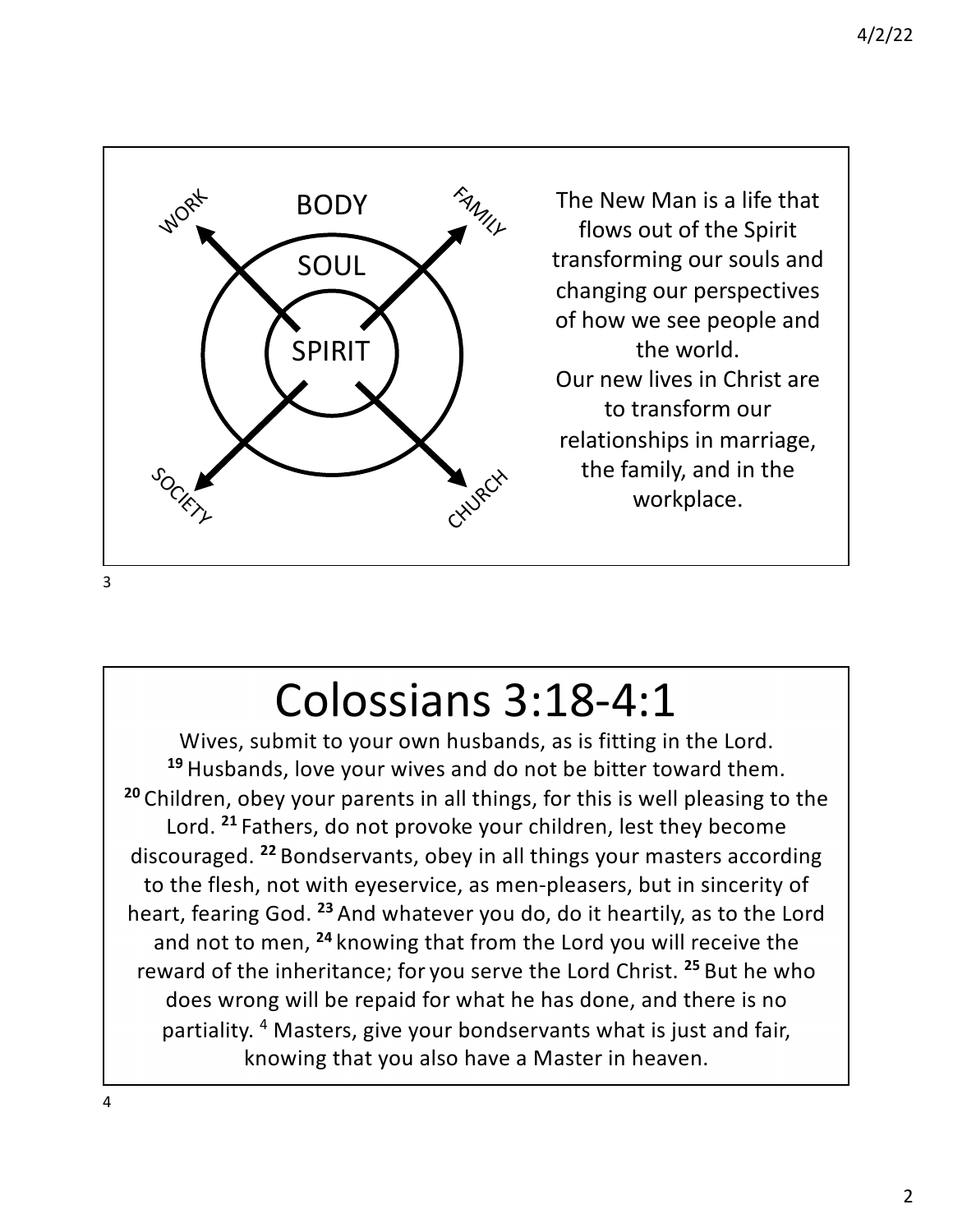#### **A Word to Wives Colossians 3:18**

**Wives, submit to your own husbands, as is fitting in the Lord.**

Marriage and its roles are under attack. The roles that God has established are not demeaning. They paint a bigger picture for the world to see. When these roles are taken out of context it impacts our witness to the world and we lose the blessings of a proper marriage relationship. Ephesians teaches that marriage is a picture of Christ and the church. Both husband and wife have responsibilities in this picture. Several years ago, my wife did a series in the Ladies class on the the wife being the helper/completer. The husband starts things, but it is the woman who helps and completes it. We see this in childbearing. The husband may initiate the conceiving of a child, but it is the woman carries and brings it into the world. A husband may buy or build a house, but it is the wife who makes it into a home.

5

# **A Word to Wives**

**Colossians 3:18 Wives, submit to your own husbands, as is fitting in the Lord.**

**Submit** means "to subject oneself." It has the concept of putting oneself under, not by compulsion, but willingly. The term is used in Luke 2:51 to refer to Jesus' subjection to His parents, and in Luke 10:17, 20 to describe demons being subject to the disciples. In Romans 8:7, Paul employs the word to speak of being submissive to the commands of God's law. His use of it in Romans 13:1, 5 refers to the necessary submission of every person to governing authority, which is established by God. In both 1 Corinthians 15:27–28 and Ephesians 1:22, the verb looks to the time when all things in the universe are made subject to Christ and God in eternal glory.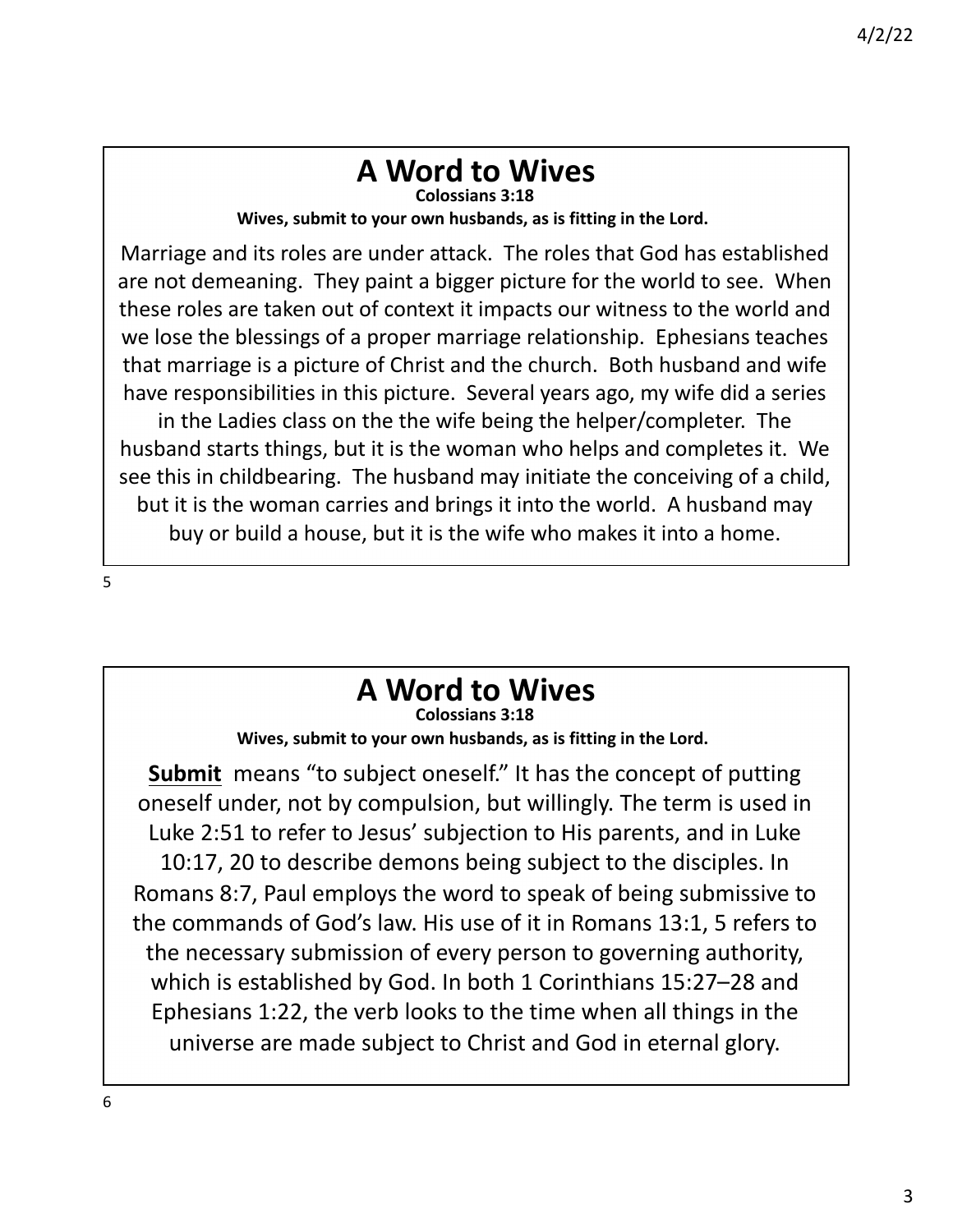# **A Word to Wives**

**Colossians 3:18**

**Wives, submit to your own husbands, as is fitting in the Lord.**

Paul's word to wives is be submissive to **your own** husbands. They do not submit to some detached, impersonal authority. Rather, they submit to the man with whom they have an intimate, personal, vital relationship.

It is helpful to note several misconceptions about submission. First, submission does not imply inferiority. Galatians 3:28 clearly affirms that spiritually there is no difference between male and female. Jesus submitted to the Father during His life on earth, yet He was in no way inferior to Him. Second, submission is not absolute. Obedience in this passage is reserved for children and servants. There may be times when a wife must refuse to submit to her husband's desires (if they violate God's Word). Finally, the husband's authority is not to be exercised in an authoritative, overbearing manner. The wife's submission takes place in the context of a loving relationship.

7

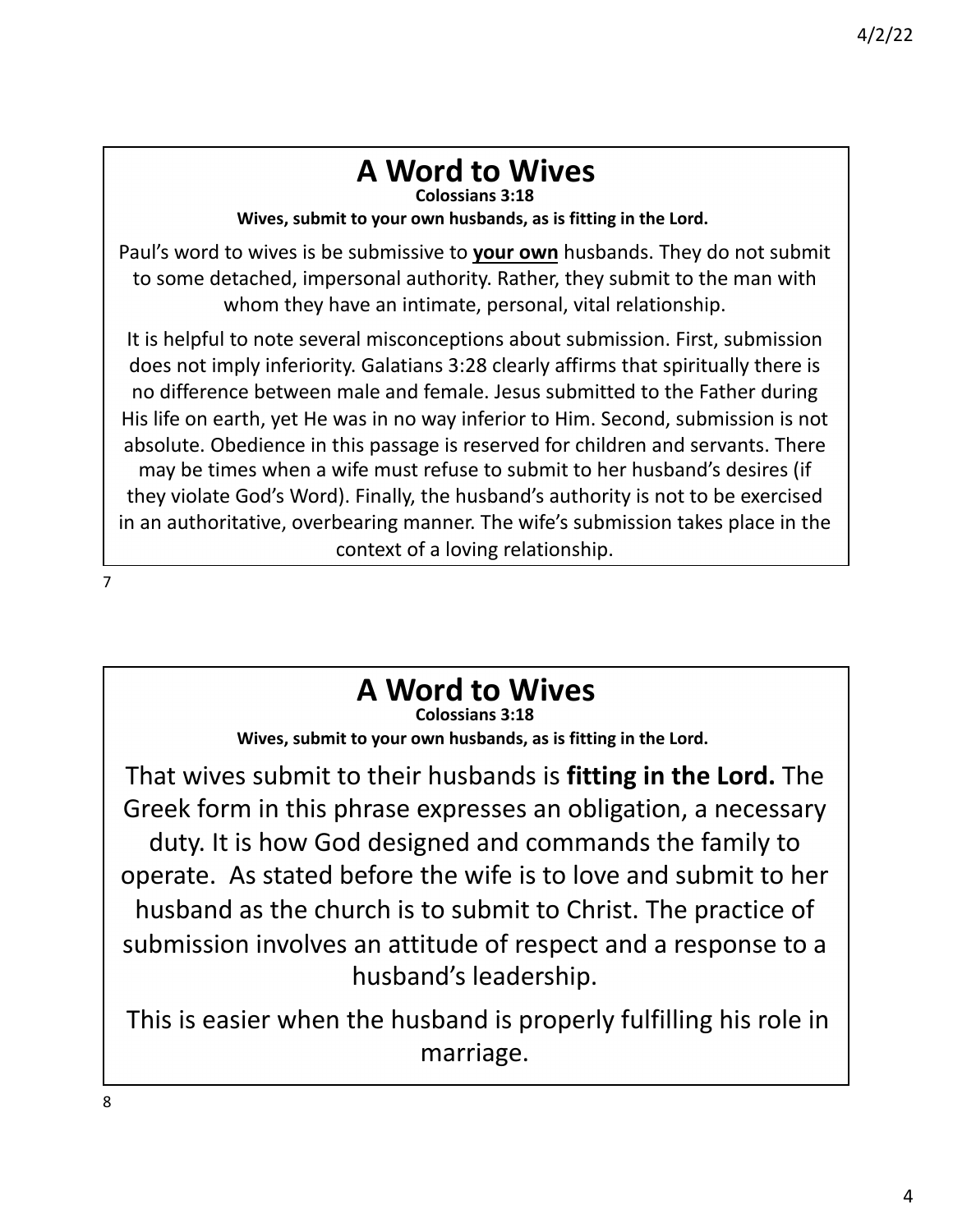#### **A Word to Husbands Colossians 3:19**

**Husbands, love your wives and do not be bitter toward them.**

Notice that this verse does not say, "husbands exercise authority over your wife." In fact you will not find that command anywhere in Scripture. What is stated is that **husbands are to love your wives**. In Ephesians 5:25, Paul wrote, "Husbands, love your wives, just as Christ also loved the church." Obviously, in spite of the failings of the church, Christ has continually loved her with grace and forgiving mercy and thus has never become bitter because of the church's many sins.

Paul addresses two commands to husbands. First, they must love their **wives.** The present tense of the imperative *agapate* (**love**) indicates continuous action. The verb itself seems best understood in the New Testament to express a willing love, not the love of passion or emotion, but the love of choice. It is a covenant kind of love. It could be translated, "keep on loving."

9

### **A Word to Husbands Colossians 3:19 Husbands, love your wives and do not be bitter toward them.** The willing, covenant love in view here is the activity of self-sacrifice. It is a deep affection that views the wife as a sister in the Lord and the object of a promise to be kept. The love that Paul commands sees the wife as a weaker vessel to be cared for while at the same time a fellow-heir to grace (cf. 1 Pet. 3:7), a best friend, and life-partner. God designed that a wife's submission operate within a context of love. In that way she is protected because a man who truly loves his wife would never force her to submit to something humiliating, degrading, or that violates her conscience. The godly husband loves his wife like Christ loves the church.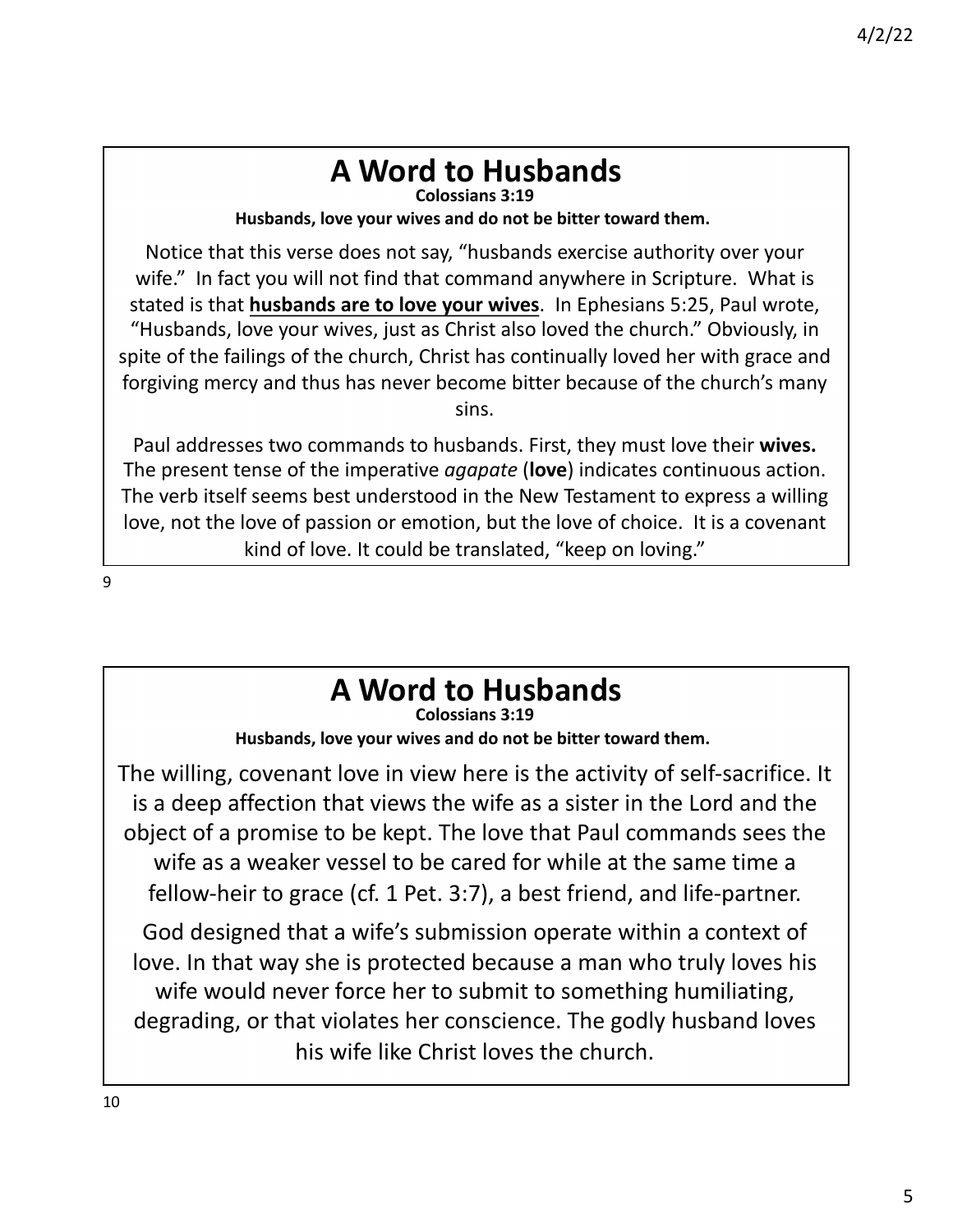#### **A Word to Husbands Colossians 3:19**

**Husbands, love your wives and do not be bitter toward them.**

The second command is that **husbands … do not be bitter toward them** (wife). The word and tense of **bitter** could be translated, "stop being bitter," or "do not have the habit of being bitter" In its only other uses in the New Testament (Rev. 8:11; 10:9, 10) it refers to something bitter in taste. Paul tells husbands not to call their wives "honey," and then act like vinegar. They must not display harshness of temper or resentment toward their wives. They are not to irritate or exasperate them, but rather to provide loving leadership in the home.

11

#### **A Word to Husbands Colossians 3:19**

**Husbands, love your wives and do not be bitter toward them.**

Paul adds another helpful note when, in 1 Corinthians 7:33– 34, he calls for a mutual concern in marriage. The husband is to seek to find "how he may please his wife," and the wife to pursue "how she may please her husband." Though there is authority and submission by God's design, there is also spiritual equality and a mutual longing for each partner to please the other. The woman most pleases the man with loving submission, while he pleases her with loving authority.